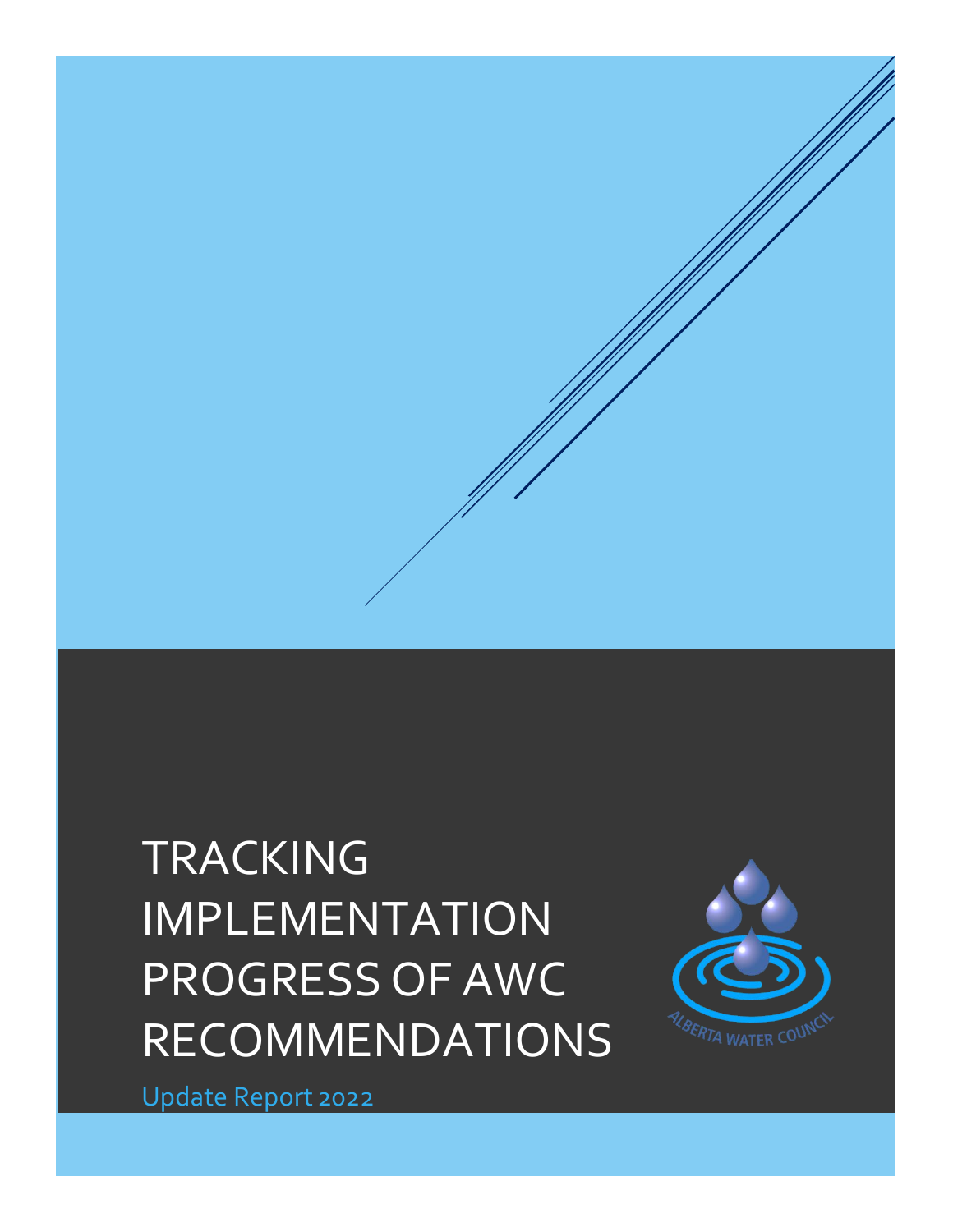## Table of Contents

| Water Conservation, Efficiency and Productivity Sector Planning (September 2008)  10 |  |
|--------------------------------------------------------------------------------------|--|
|                                                                                      |  |
|                                                                                      |  |
|                                                                                      |  |
|                                                                                      |  |
|                                                                                      |  |
|                                                                                      |  |
|                                                                                      |  |
|                                                                                      |  |
|                                                                                      |  |
|                                                                                      |  |
|                                                                                      |  |
|                                                                                      |  |
|                                                                                      |  |
|                                                                                      |  |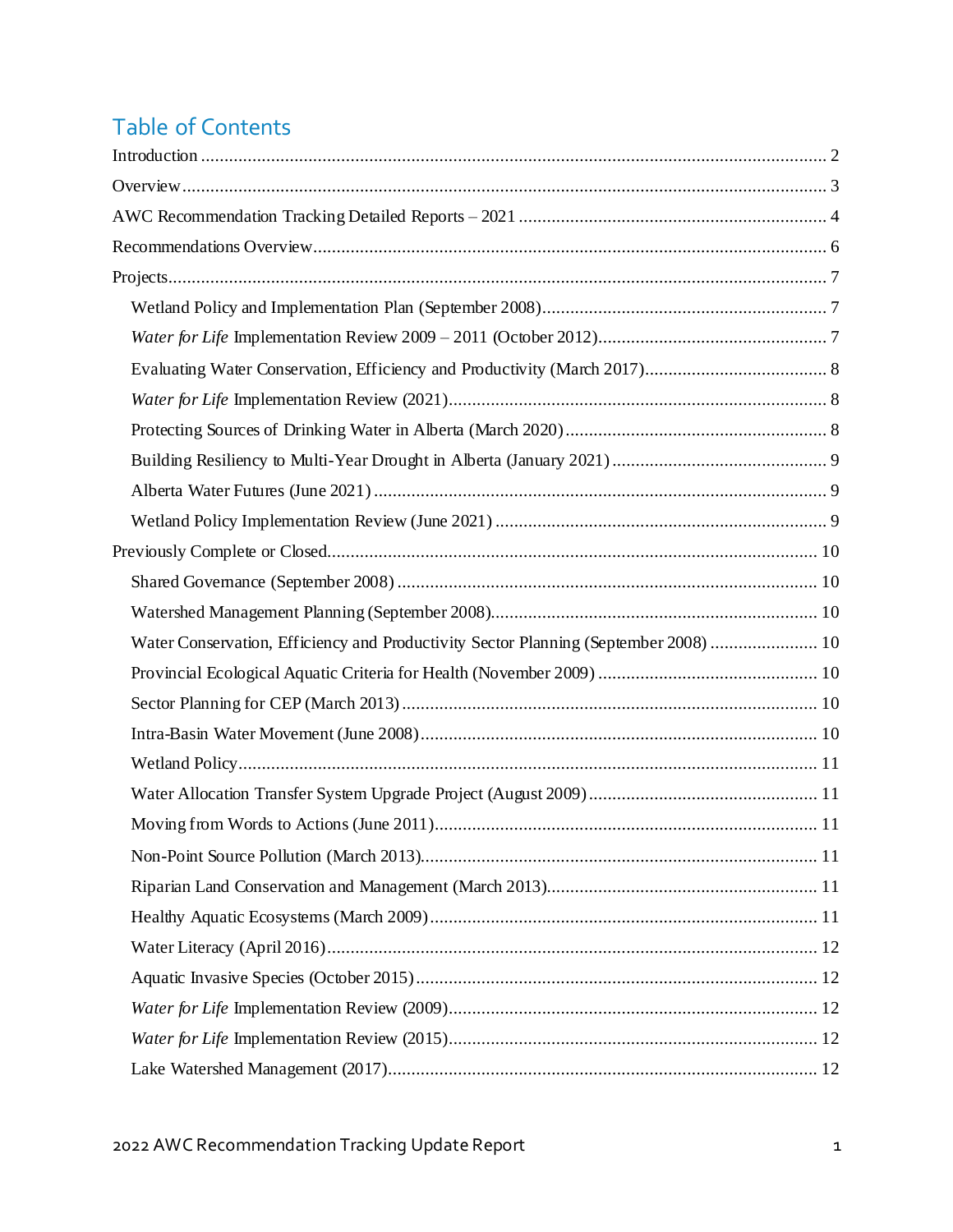## <span id="page-2-0"></span>**Introduction**

The [Alberta Water Council](https://www.awchome.ca/projects/protecting-sources-drinking-water-alberta-2/) (AWC) has been tracking the implementation status of its recommendations since 2012. As part of the tracking system, staff prepare two reports: a Detailed Report and an Update Report. The Detailed Report lists recommendations and their implementation status (provided by the identified implementer), by individual recommendation, theme, or full suite of recommendations. The Detailed Report is in table format and is posted on the Council's [website.](http://www.awchome.ca/publications/recommendation-tracking/) The Update Report provides a general overview of implementation progress; it is presented at the first board meeting of each year. As part of this presentation, the board has an opportunity to discuss implementation progress and offer advice to implementers concerning any challenges or suggestions that are identified.

In October 2017, the board approved a revised process with the objective of facilitating more meaningful updates on the status of the recommendations and incorporating a process that would allow us to stop tracking them once they had achieved criteria. New options for reporting should facilitate more meaningful updates as well as presentations, webinars, and more interactive means. This will allow the AWC to identify recommendations that will require no further updates. This is intended to streamline the recommendation tracking process and focus future updates on recommendations for which the work is ongoing.

This is the fifth Update Report based on the revised tracking system. It highlights key changes to the status of recommendations and describes implementation progress by project since the last report (February 2021). The date shown after each project name is when the recommendations were originally presented to the board.

As part of the Council's shift to diversify its deliverables, some of the more recent AWC projects were not tasked with providing trackable, policy recommendations like past projects. Instead, advice was provided in alternative ways (e.g., guide, perspectives report, event proceedings). Staff intends to work with AWC members and other partners to provide summary updates on these projects at key milestones.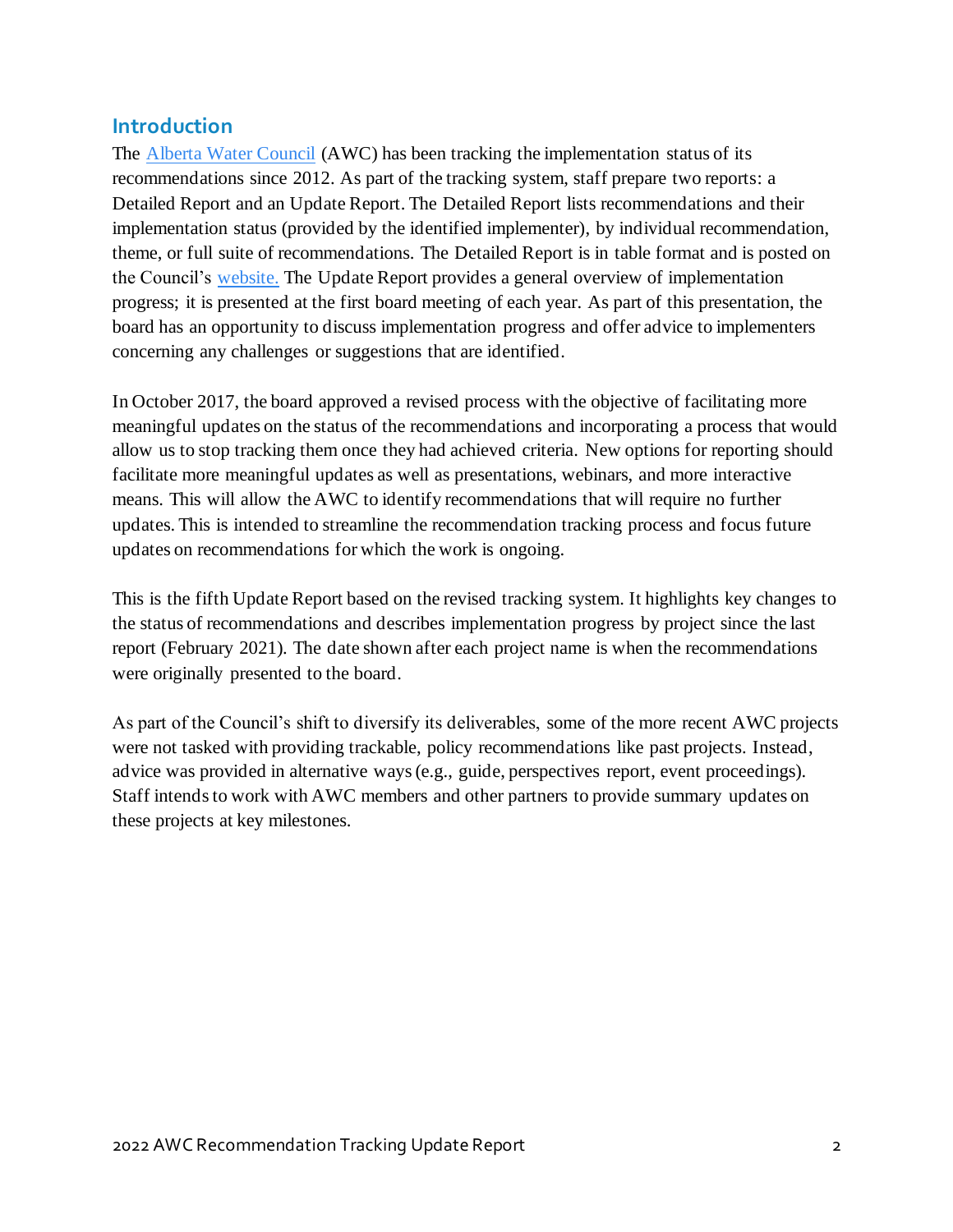## <span id="page-3-0"></span>**Overview**

This report synthesizes updates received on 295 recommendations from 20 [AWC projects.](https://www.awchome.ca/projects/protecting-sources-drinking-water-alberta-2/) The charts on the following page provide an overview of how the distribution of recommendation status has evolved since the last updates were provided in 2021.

Starting in 2018 many recommendations were assigned to new categories such as: implemented through an alternative approach, partially implemented, and closed, either because not a priority or not appropriate.

Starting in 2020, recommendations that were closed in previous years are assigned to previously implemented/closed.

To date recommendations from the following projects have **all** been reported as implemented:

- Sector Planning for Water Conservation, Efficiency, and Productivity (CEP)
- Shared Governance
- Provincial Ecological Aquatic Criteria for Health
- Moving from Words to Actions
- Wetland Policy
- Aquatic Invasive Species
- Water Literacy

To date recommendations from the following projects have been considered closed:

- Intra-basin Water Movement
- Water Allocation Transfer System Upgrade
- Riparian Land Conservation and Management

To date recommendations from the following projects have been considered implemented , partially implemented, or closed:

- Non-Point Source Pollution
- Water CEP
- Watershed Management Planning
- Healthy Aquatic Ecosystems
- Lake Watershed Management
- *Water for Life* Implementation Review 2009
- *Water for Life* Implementation Review 2015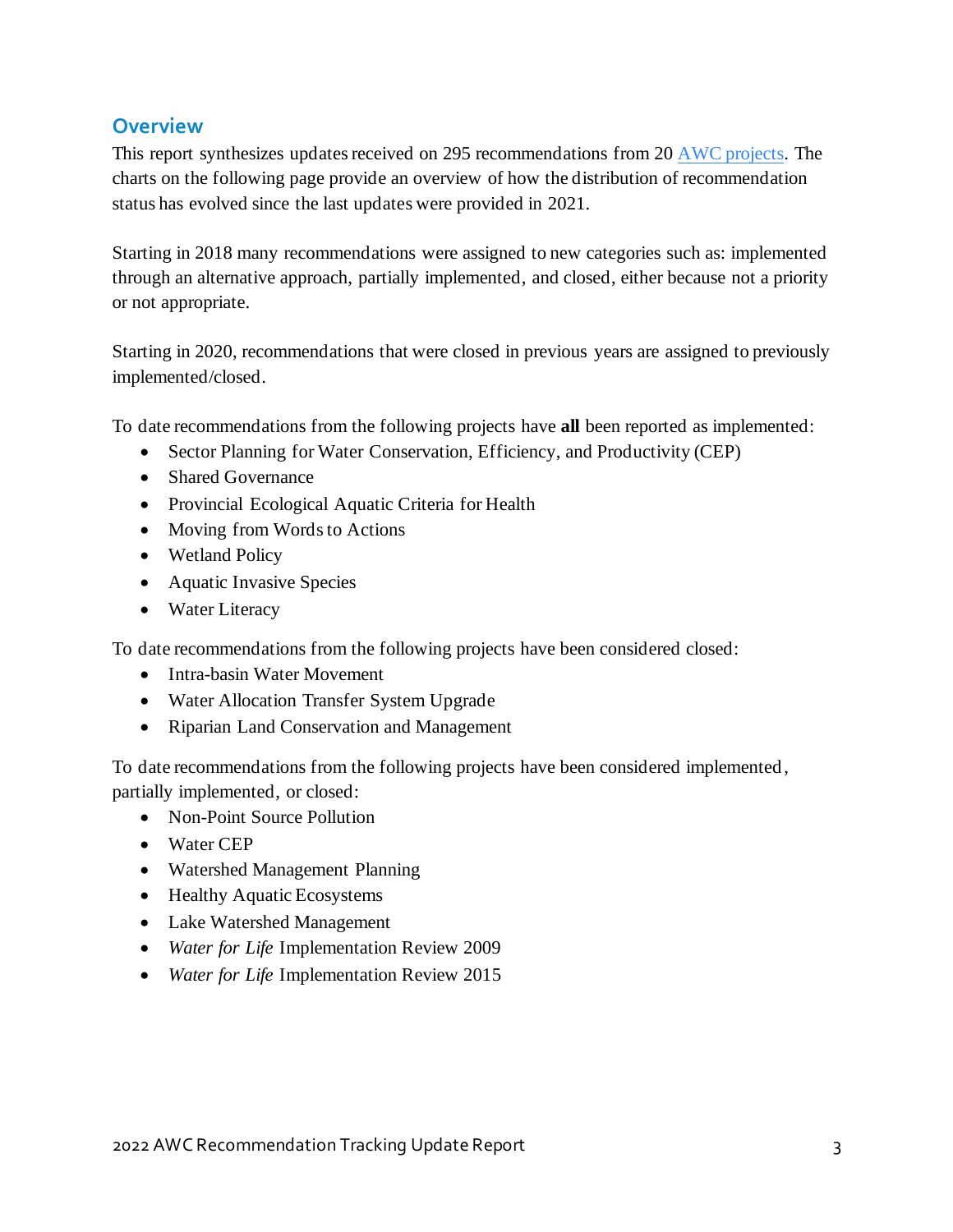## <span id="page-4-0"></span>**AWC Recommendation Tracking Detailed Reports – 2021**

The Alberta Water Council (AWC) tracks the implementation status of its recommendations annually. You are receiving this document because your organization was identified as an implementer for the attached recommendations. Please refer to the status key below to select the appropriate status for each recommendation. Within each category, please also select from the two to three additional options to describe the rationale for the status of the recommendation:

#### **Implemented**

Implementer reports that the recommendation or its intent has been implemented. Choose one of the following options:

**OPTION 1 - As written**: Recommendation has been implemented as written by the AWC.

**OPTION 2 - Alternative approach**: Intent of the recommendation has been implemented through an alternative approach.

**OPTION 3 - Unclear but met**: The recommendation did not include a clear goal and/or timeframe, but the intent has been met.



#### **Partially Implemented**

Recommendation or its intent has been partially implemented but there is no plan to implement the outstanding portion.

### **Pending**

Implementer reports that the recommendation is at various stages of implementation or uncertain; further follow-up is required next year. Choose one of the following: **OPTION 1 - To be completed:** Implementation has begun with the intent to be completed.

**OPTION 2 - Uncertain:** Implementation may or may not have begun but further progress is contingent on other factors (e.g., other work, budget limitations, staffing limitations).

#### **Closed** (no further follow-up planned)

Implementer reports that the recommendation will not be implemented, and no further follow-up is expected. Choose one of the following:

- **OPTION 1 - Not a priority:** Recommendation is no longer considered a priority.
- **OPTION 2 - Not appropriate:** Recommendation is no longer considered appropriate (e.g., this is not part of the mandate of the identified implementer, this group does not exist anymore, AWC targeted the recommendation to an inappropriate group).
- **OPTION 3 - Unclear and not met:** The recommendation did not include a clear goal and/or timeframe, and the intent has not been met.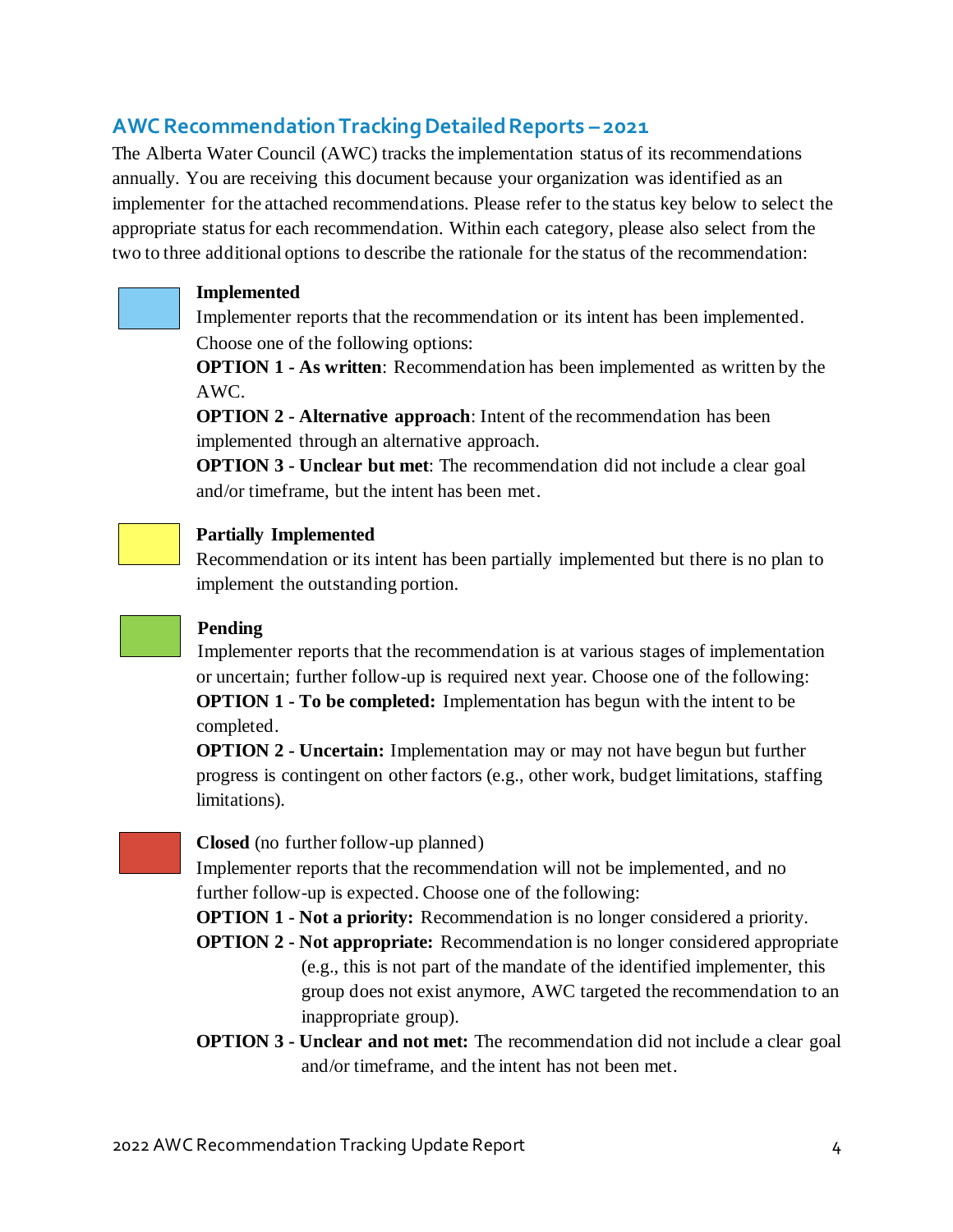## **Previously Implemented or Closed**

Recommendation was reported as implemented or closed in previous reports.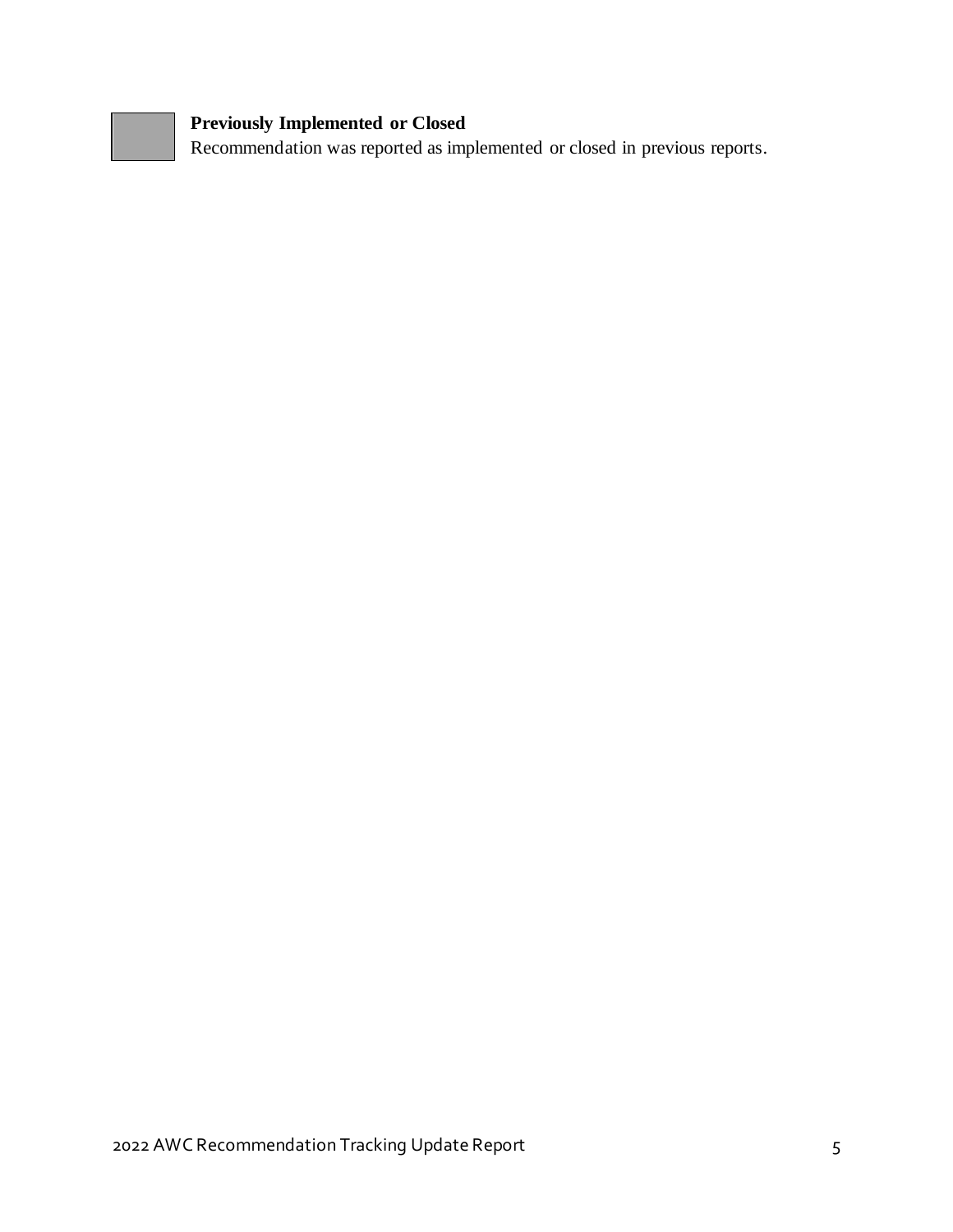## <span id="page-6-0"></span>**Recommendations Overview**

The following chart illustrates the overall distribution of recommendations' status for 2022:



**2022**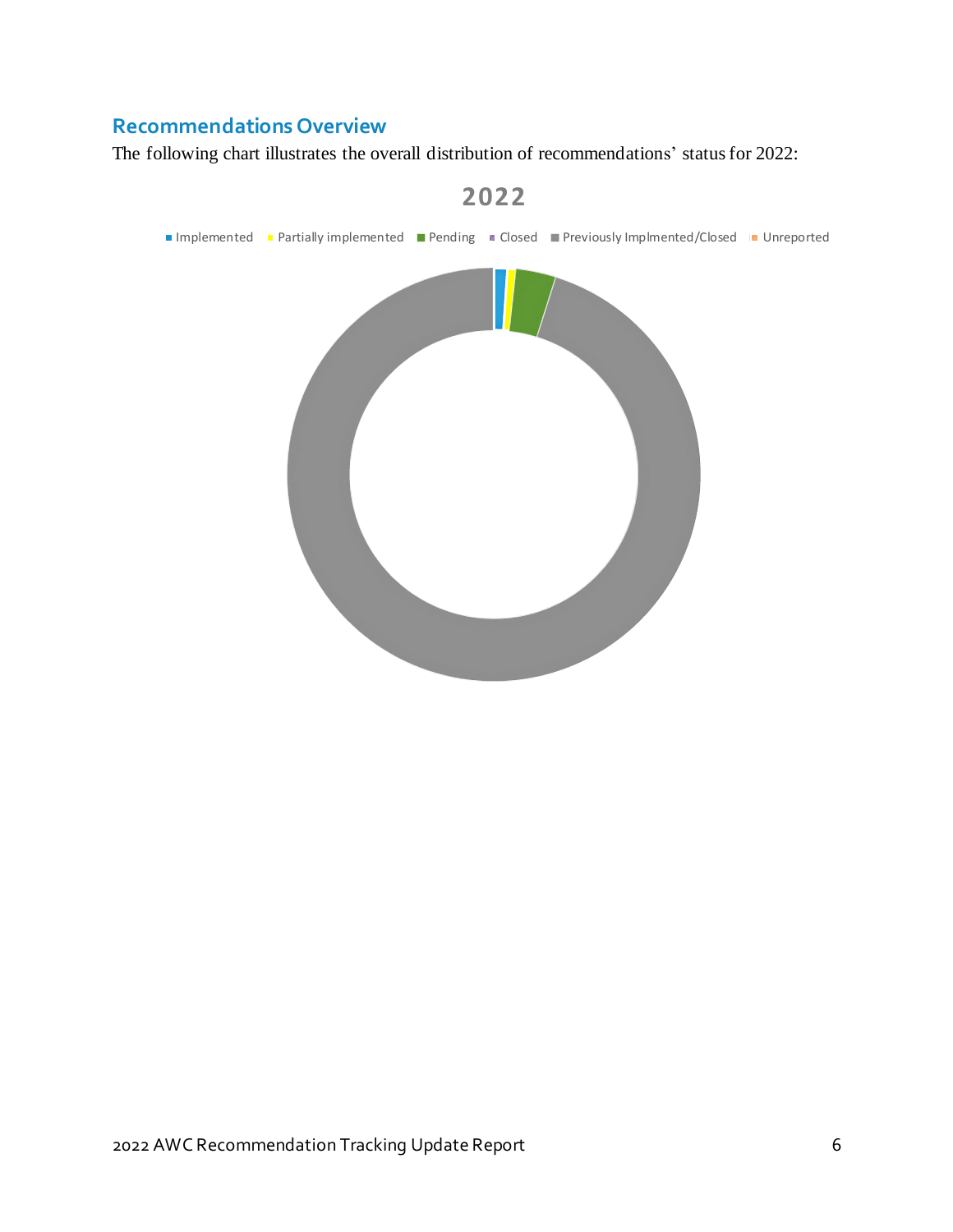## <span id="page-7-0"></span>**Projects**

This section presents project-specific updates. For each project, the charts on the right are a quick way to assess how the status of recommendations has evolved with time. **Please note that the charts below use the same legends as the charts on the previous page:**

- Previously Implemented/Closed Implemented Partially implemented ٠ **Pending Closed** 
	-

## <span id="page-7-1"></span>**Wetland Policy and Implementation Plan (September 2008)**

• **Recommendation 2.2.1:** remains as pending, with no changes in status identified from the Watershed Planning and Advisory Councils (WPACs) and some updates from the Government of Alberta (GoA).



<span id="page-7-2"></span>*Water for Life* **Implementation Review 2009 – 2011 (October 2012)**

- **Recommendation 6:** remains "pending" by the WPACs and ASN
- **Recommendation 7:** remains "pending" by some of the major water using sectors on the AWC.

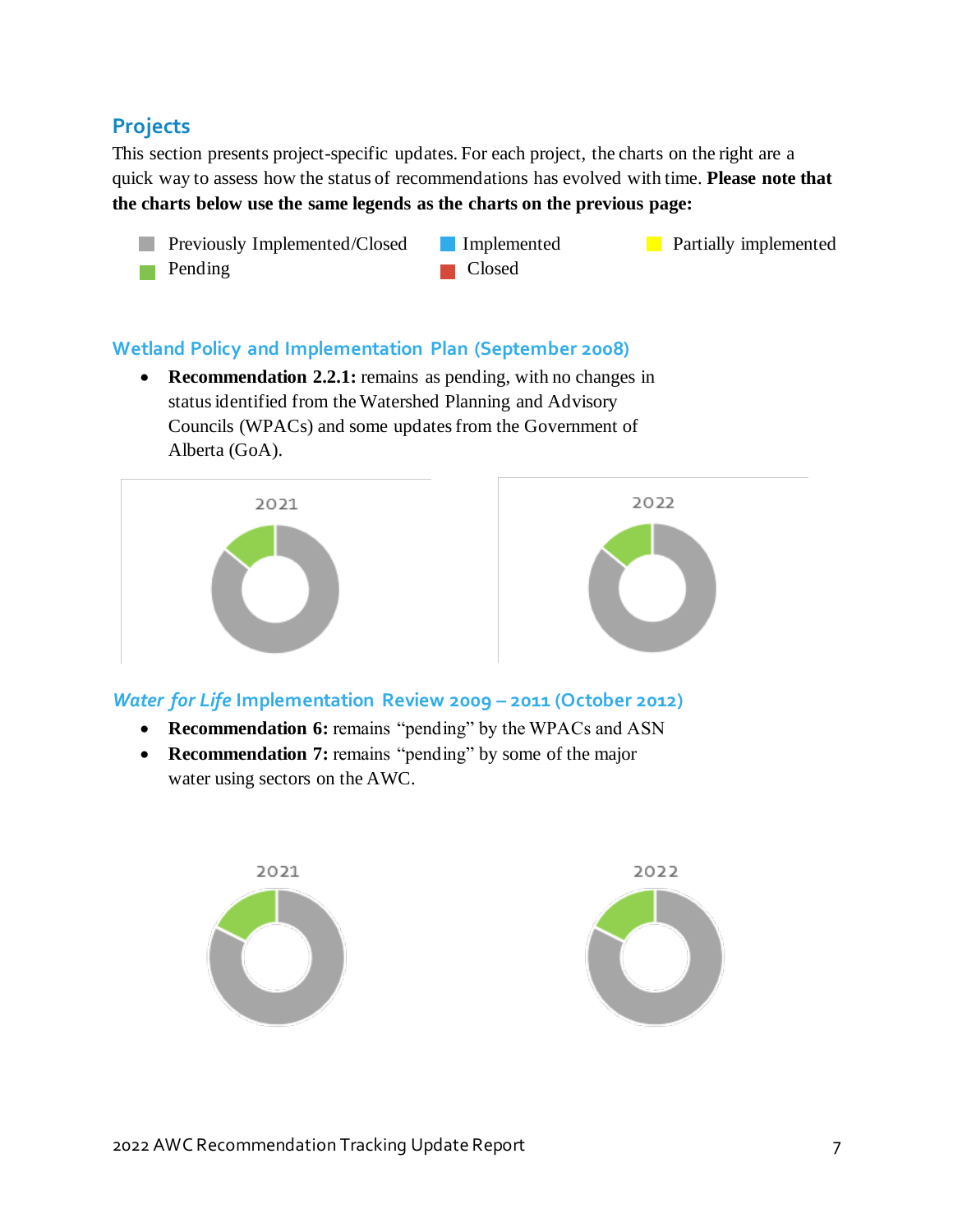### <span id="page-8-0"></span>**Evaluating Water Conservation, Efficiency and Productivity (March 2017)**

- **Recommendation 1, 2, and 3:** pending to be completed. Most of the major water-using sectors have marked this recommendation as complete with some pending completion.
- **Recommendation 4:** Updated from implemented alternative approach to previously implemented/closed.



#### <span id="page-8-1"></span>*Water for Life* **Implementation Review (2021) \*NEW**

- **Recommendation 1 – 10 and 13- 15:** pending to be completed.
- **Recommendations 11 and 12:** have been implemented as written.



#### <span id="page-8-2"></span>**Protecting Sources of Drinking Water in Alberta (March 2020)**

This work resulted in a guide, companion report, and how-to video that advises on how to protect drinking water sources through developing a Source Water Protection Plan. It is intended for drinking water providers (i.e., public, private, and individual) and other groups. This project did not produce trackable, policy recommendations. Updates on this work will be presented to the AWC at milestones when sufficient data has been collected.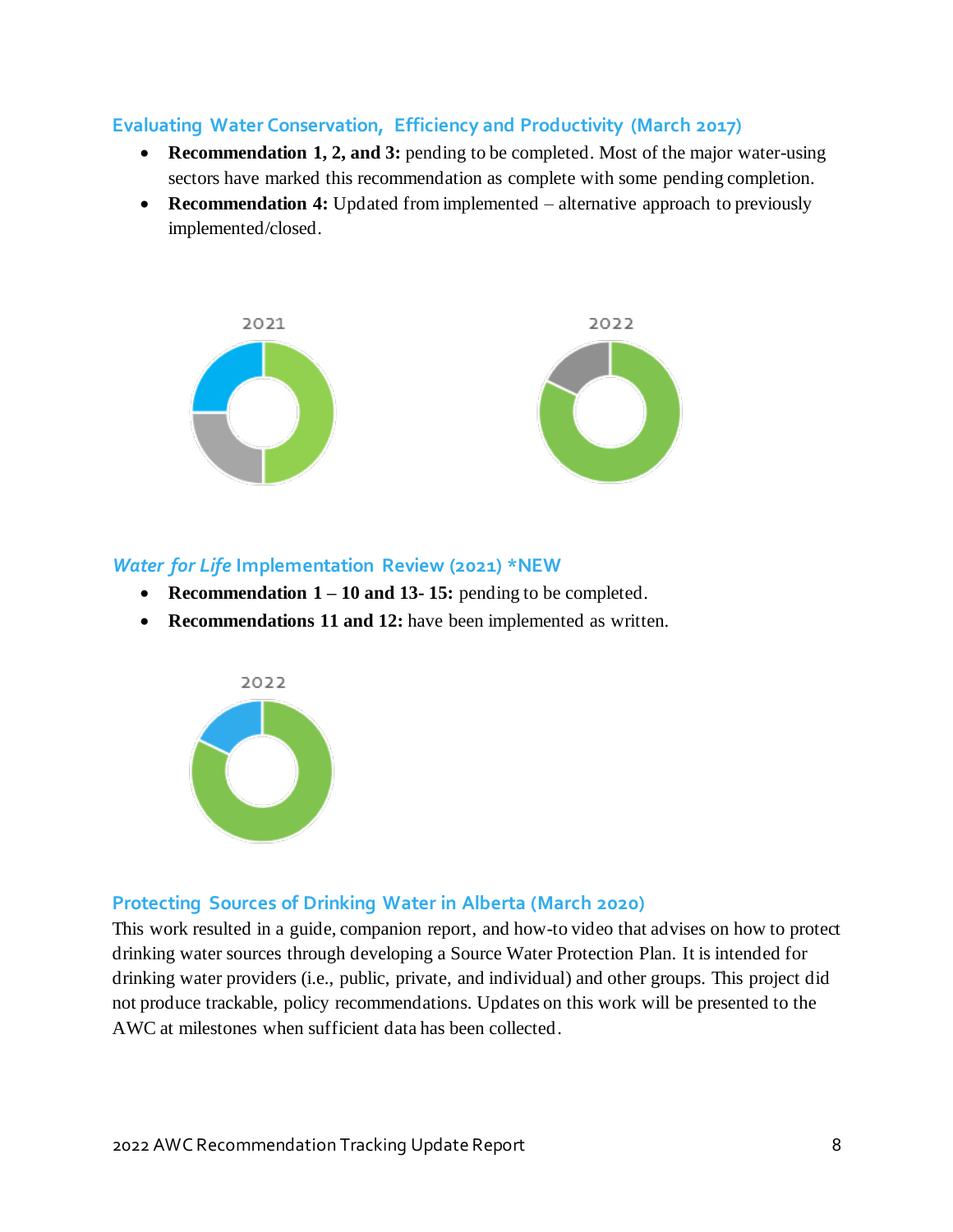## <span id="page-9-0"></span>**Building Resiliency to Multi-Year Drought in Alberta (January 2021) \*NEW**

This [work](https://www.awchome.ca/projects/building-resiliency-multi-year-drought-6/) resulted in a guide, companion report, and supporting communication materials to assist Watershed Planning and Advisory Councils to engage municipalities to plan for, mitigate, respond to, and recover from multi-year droughts. This project team developed one performance measure and one recommendation. Progress on these will be shared when sufficient data has been collected.

#### <span id="page-9-1"></span>**Alberta Water Futures (June 2021) \*NEW**

This [work](https://www.awchome.ca/projects/alberta-water-futures-26/) resulted in a perspectives report that identified the top future risks that may affect Alberta's water management system and assess the readiness of the system to respond to those emerging challenges and potential opportunities. The team did not produce trackable, policy recommendations. However, updates be presented to the AWC at milestones when sufficient data has been collected.

#### <span id="page-9-2"></span>**Wetland Policy Implementation Review (June 2021) \*NEW**

This [work](https://www.awchome.ca/projects/alberta-water-futures-26/) resulted in a perspectives report that identified potential performance measures for the goal, outcomes, and strategic directions of the *Alberta Wetland Policy* and describe the challenges, opportunities, or unintended consequences experienced by sectors in the implementation of the Alberta Wetland Policy. The team did not produce trackable, policy recommendations. However, updates be presented to the AWC at milestones when sufficient data has been collected.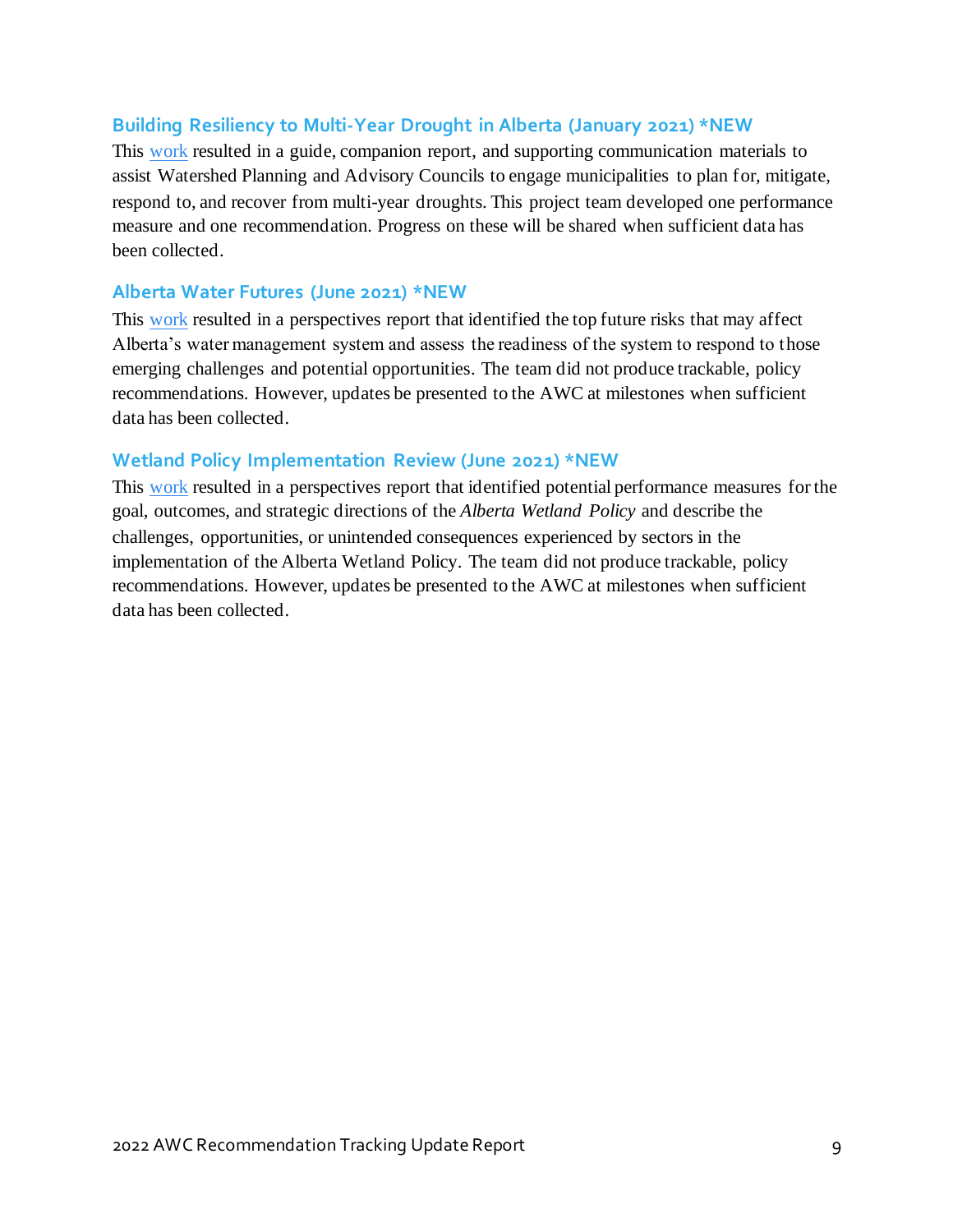## <span id="page-10-0"></span>**Previously Complete or Closed**

## <span id="page-10-1"></span>**Shared Governance (September 2008)**

All recommendations are implemented, either as written, or with an alternate approach.

## <span id="page-10-2"></span>**Watershed Management Planning (September 2008)**

All recommendations apart from recommendation 3 and recommendation 8 have been implemented as written. Recommendation 3 and 8 were marked as closed.

## <span id="page-10-3"></span>**Water Conservation, Efficiency and Productivity Sector Planning (September 2008)**

All recommendations apart from one have been implemented as written. Recommendation 13 was closed.

<span id="page-10-4"></span>**Provincial Ecological Aquatic Criteria for Health (November 2009)** This recommendation has been implemented as written.

<span id="page-10-5"></span>**Sector Planning for CEP (March 2013)** All recommendations have been implemented as written.

### <span id="page-10-6"></span>**Intra-Basin Water Movement (June 2008)**

All recommendations were updated to reflect that they have been closed, as a comprehensive response for these recommendations is not being developed. The Government of Alberta (GoA) is considering new policies and protocols resulting from the emergence of Whirling disease in Alberta, and other actual or potential aquatic invasive species. Additionally, a 10-year review of *Approved Water Management Plan for* 

**2018**

**2018**

**2016/2018**

**2016/2018**

**2019**

**2016/2018**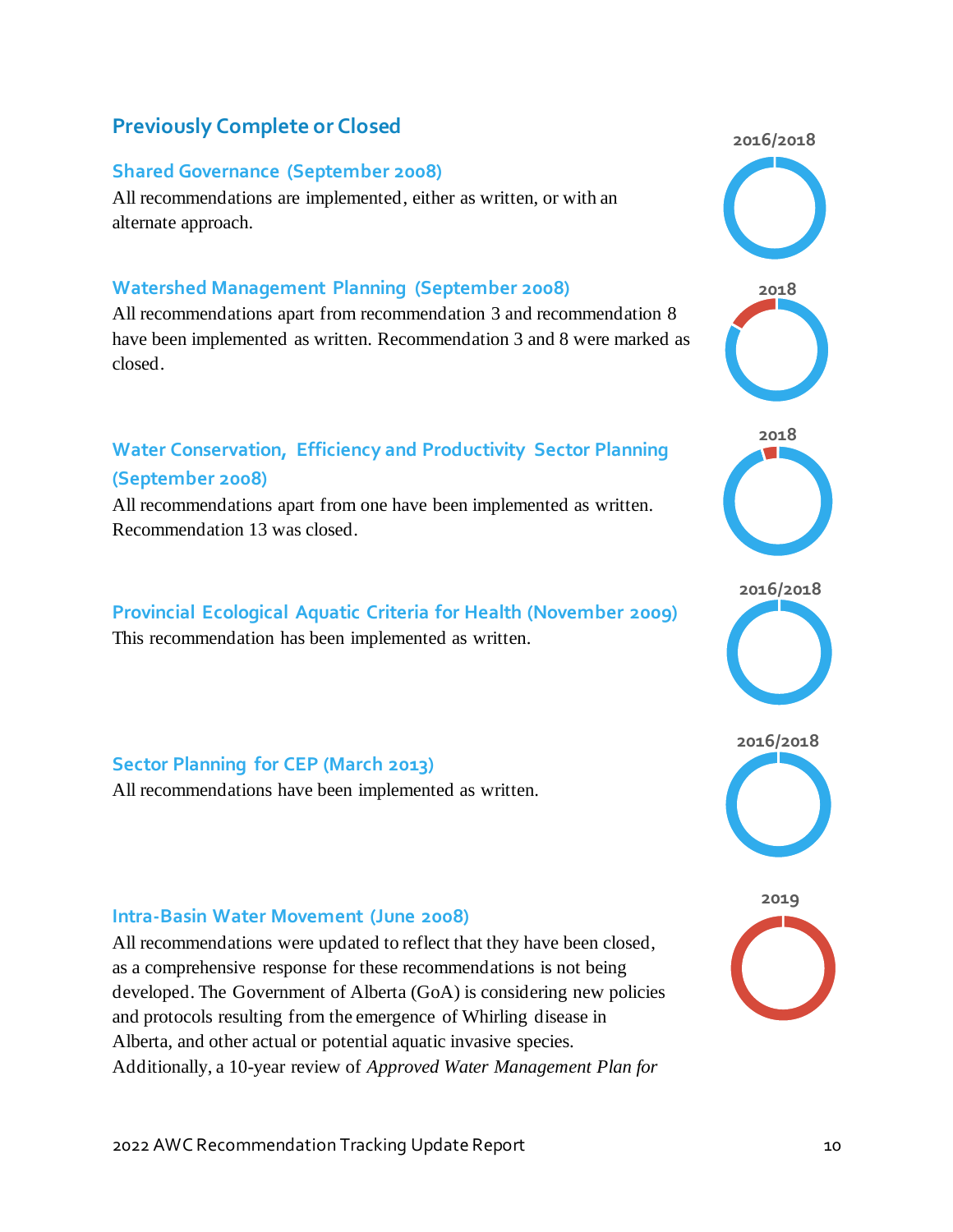2022 AWC Recommendation Tracking Update Report 11 11

*the South Saskatchewan River Basin (Alberta)* is currently being undertaken.

## <span id="page-11-0"></span>**Wetland Policy**

All recommendations have been updated to implemented.

## <span id="page-11-1"></span>**Water Allocation Transfer System Upgrade Project (August 2009)**

The status of all recommendations was updated from "pending" to closed." Alternative approaches and options are being utilized by the Ministry which align with emerging government priorities and available staffing resources.

## <span id="page-11-2"></span>**Moving from Words to Actions (June 2011)**

All recommendations have been implemented either as written, or with an alternative approach.

## <span id="page-11-3"></span>**Non-Point Source Pollution (March 2013)**

Recommendation 1-4 was implemented as written. Recommendation 5 was closed.

## <span id="page-11-4"></span>**Riparian Land Conservation and Management (March 2013)**

The status for all recommendations was updated to "closed." These recommendations are not part of current water priorities and resources have not been allocated to this work at this time.

## <span id="page-11-5"></span>**Healthy Aquatic Ecosystems (March 2009)**

Most recommendations were implemented using an alternative approach, with few implemented as written. One recommendation that was targeted towards the AWC was closed as the Council chose to work on higher priority work in support of *Water for Life* and at this time has no immediate plan to do work in this area. These recommendations are work that GoA will always be doing as









**2019**



**2019**